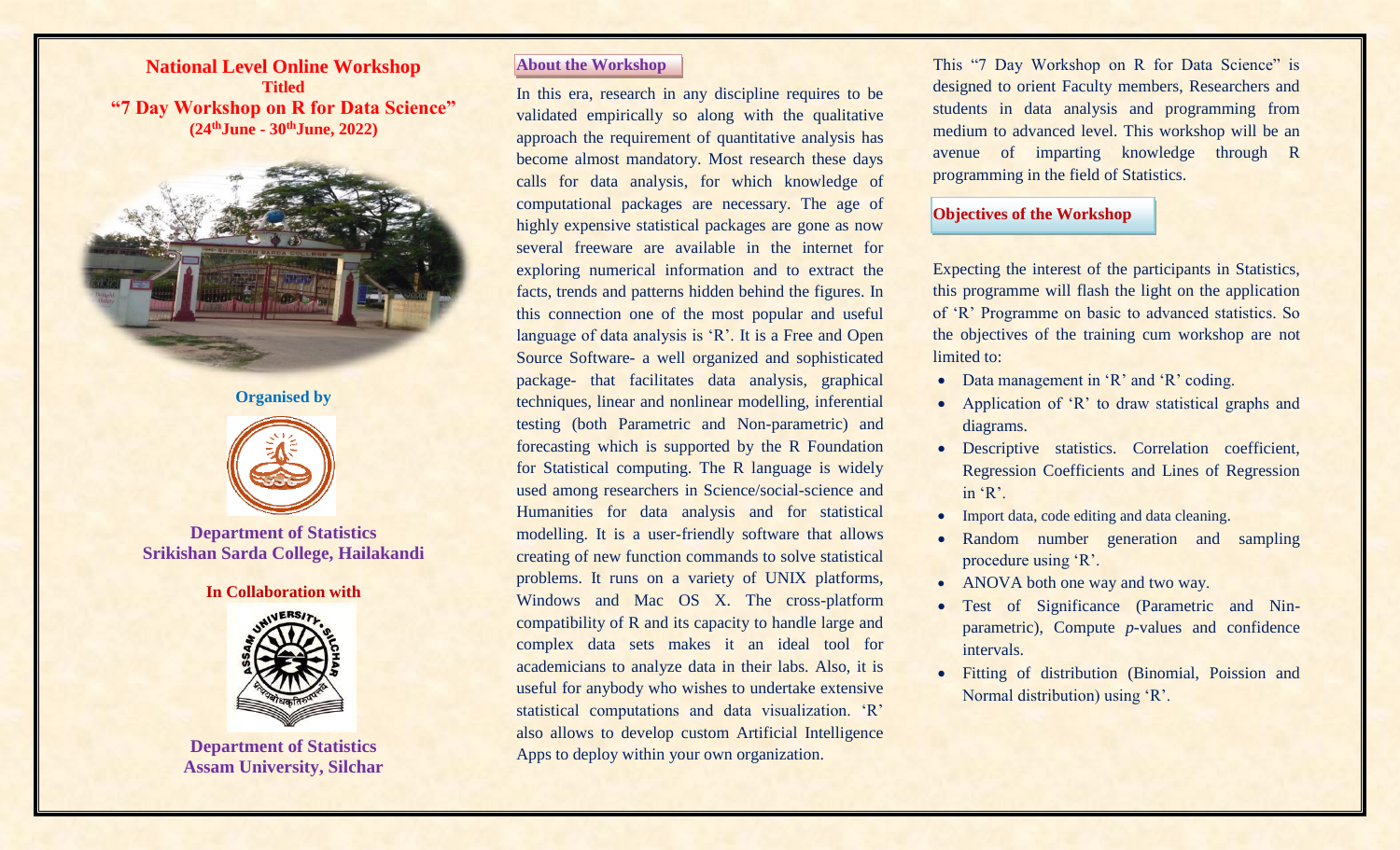## **Mode of participation in the workshop cum training programme/ Venue**

The organizing committee and the Department of Statistics, S. S. College, Hailakandi are interested to organise the programme through **VIRTUAL MODE**  to cover the wide area of participation from 24<sup>th</sup>June, 2022 to 30<sup>th</sup>June, 2022.

# **Who Can Participate**

Teachers, Faculties, Research scholars and students, those who are interested in data analysis with 'R' can join this workshop.

## **Registration Details**

To meet the required expenditure of the workshop, organizing committee has decided the registration fees as follows –  $T = \frac{1}{2}$   $R = \frac{700.00}{2}$ 

| $\triangleright$ Leachers/Faculties: | <b>RS.</b> 700.00 |
|--------------------------------------|-------------------|
| $\triangleright$ Research Scholars:  | $R_s$ , 500.00    |
| $\triangleright$ Students:           | Rs. 300.00        |

 $\triangleright$  All the participants are requested to register online by visiting the below link on or before 21st **June**, 2022.

#### **Registration link:**

[https://docs.google.com/forms/d/e/1FAIpQLSfuoIcbit](https://docs.google.com/forms/d/e/1FAIpQLSfuoIcbitG659n8PdVTUEYRjirQj4oA8sQ42e9OBGPE7U3aCw/viewform?usp=pp_url) [G659n8PdVTUEYRjirQj4oA8sQ42e9OBGPE7U3aC](https://docs.google.com/forms/d/e/1FAIpQLSfuoIcbitG659n8PdVTUEYRjirQj4oA8sQ42e9OBGPE7U3aCw/viewform?usp=pp_url) [w/viewform?usp=pp\\_url](https://docs.google.com/forms/d/e/1FAIpQLSfuoIcbitG659n8PdVTUEYRjirQj4oA8sQ42e9OBGPE7U3aCw/viewform?usp=pp_url)

First make necessary payment of the registration fees. Take a screenshot of the transaction details and then fill up the registration form by clicking the above link. You will be asked for uploading the screenshot of the transaction while filling up the registration form.

## **Payment Process**

Participants are required to make the prescribed payment either by (NEFT/UPI/IMPS) to the below mentioned account & keep the screenshot of their payment that will be needed during the process of online registration.

Account Name: **DEPARTMENT OF STATISTICS**  Account Number: **503610210000012**  Bank: **BANK OF INDIA**  Branch: **HAILAKANDI**  IFSC **BKID0005036**  MICR Code: 788013202

**Certification** 

**On successful completion of workshop, e-certificate will be provided to the participants.** 

#### **Contact Details**

Dr. Debtosh Chakraborty Organizing secretary Phone: 7086239505, 9401375795 e-mail: [statistics.ssc@gmail.com](mailto:statistics.ssc@gmail.com)

**Organizing Committee**

### **Chief Patron**

Professor Rajive Mohan Pant Vice Chancellor, Assam University, Silchar

#### **Patron**

Shri Amalendu Bhattacharjee Principal, S.S. College, Hailakandi

Dr. Rama Shanker Head, Department of Statistics Assam University, Silchar

## **Chief Advisor**

Professor Dibyojyoti Bhattacharjee Department of Statistics Assam University, Silchar

### **Organizing Secretary**

Dr. Debtosh Chakraborty Head, Department of Statistics, S. S. College, Hailakandi

#### **Joint Organizing Secretaries**

Dr. Ramyabrata Chakraborty Head, Department of English, S. S. College, Hailakandi

Dr. Golab Chandra Nandi Department of Economics. S. S. College, Hailakandi

Dr. Yagneswar Deb Department of Political Science, S. S. College, Hailakandi

### **Treasurer**

Shri Subrata Das Department of Mathematics, S. S. College, Hailakandi

### **Executive Members**

Dr. Tanushree Deb Roy Department of Statistics, Assam University, Silchar

Dr. Manidhan Singha Department of History, S. S. College, Hailakandi